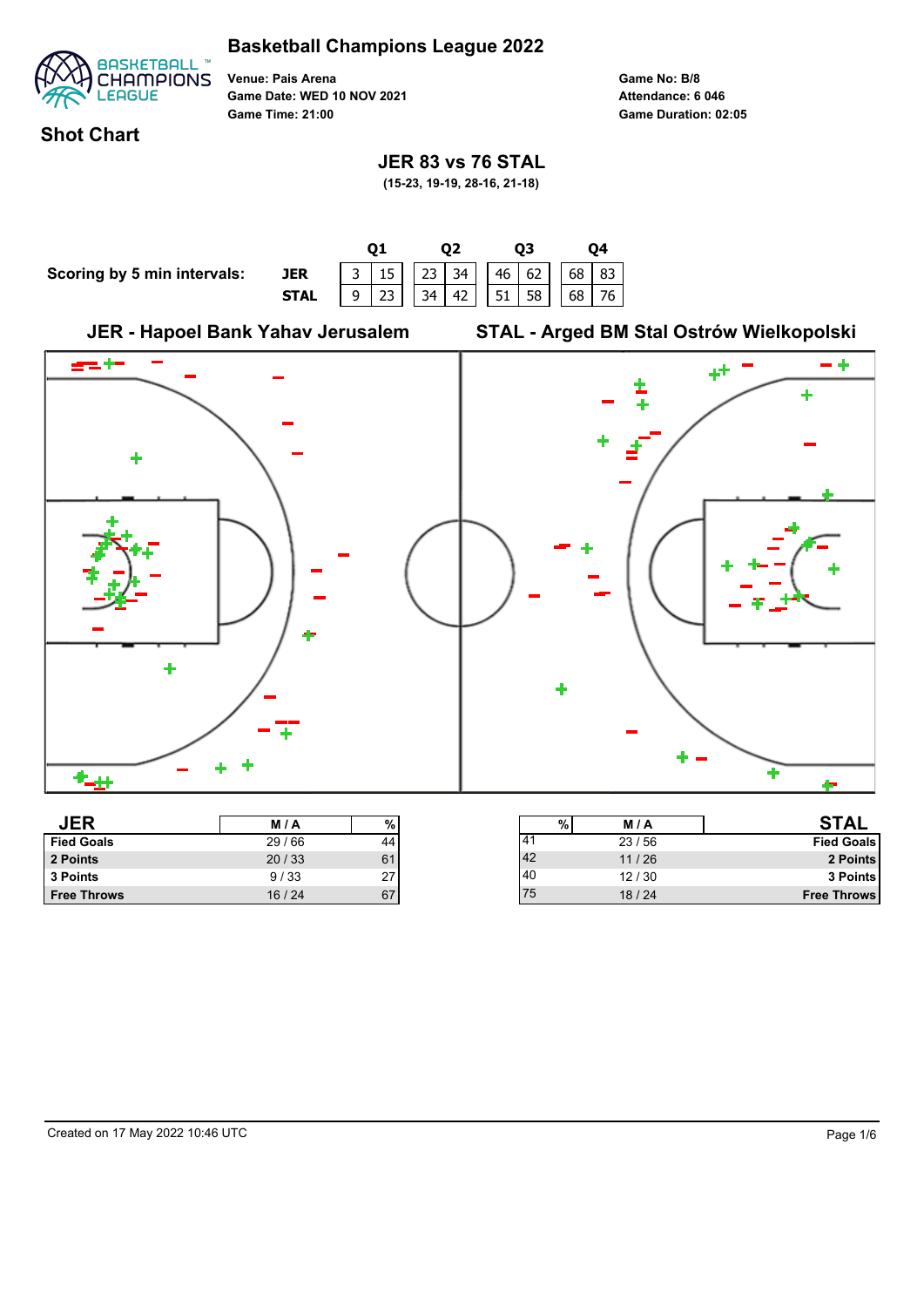

**Venue: Pais Arena Game Date: WED 10 NOV 2021 Game Time: 21:00**

**Game No: B/8 Game Duration: 02:05 Attendance: 6 046**

## **Shot Chart**

## **JER 83 vs 76 STAL**

**(15-23, 19-19, 28-16, 21-18)**

**Scoring by 5 min intervals:** 

|             |  |                                                                                                                                                             | 02 |  | 03 |  |  |
|-------------|--|-------------------------------------------------------------------------------------------------------------------------------------------------------------|----|--|----|--|--|
| <b>JER</b>  |  | $\begin{array}{ c c c c c c c c c c c c } \hline 3 & 15 & 23 & 34 & 46 & 62 & 68 & 83 \\ \hline 9 & 23 & 34 & 42 & 51 & 58 & 68 & 76 \\ \hline \end{array}$ |    |  |    |  |  |
| <b>STAL</b> |  |                                                                                                                                                             |    |  |    |  |  |
|             |  |                                                                                                                                                             |    |  |    |  |  |

## **JER - Hapoel Bank Yahav Jerusalem**

#### **2 WORKMAN Willy**



**5 GERSHON Amit**

**11 ARIEL Adam**

÷

|                    | M/A | %  |
|--------------------|-----|----|
| <b>Fied Goals</b>  | 4/5 | 80 |
| 2 Points           | 4/5 | 80 |
| 3 Points           | 0/0 | ი  |
| <b>Free Throws</b> | 3/4 | 75 |
|                    |     |    |
|                    |     |    |
|                    |     |    |
|                    |     |    |
|                    |     |    |
|                    |     |    |
|                    |     |    |



|                    | <b>M/A</b> |     |
|--------------------|------------|-----|
| <b>Fied Goals</b>  | 4 / 11     | 36  |
| 2 Points           | 4/8        | 50  |
| 3 Points           | 0/3        |     |
| <b>Free Throws</b> | 5/5        | 100 |

## **6 SEGEV Itay**



**M / A %**

**Fied Goals**  $3/7$  43 **2 Points** 1/1 100 **3 Points** 2/6 33 **Free Throws** 1/1 100



|                    | <b>M/A</b> |    |
|--------------------|------------|----|
| <b>Fied Goals</b>  | 3/7        |    |
| 2 Points           | 3/7        | 43 |
| 3 Points           | 0 / 0      |    |
| <b>Free Throws</b> | 012        |    |

#### **13 BENNETT Anthony**



|                    | M / A |     |
|--------------------|-------|-----|
| <b>Fied Goals</b>  | 2/6   | 33  |
| 2 Points           | 1/1   | 100 |
| 3 Points           | 1/5   | 20  |
| <b>Free Throws</b> | 0/0   |     |

Created on 17 May 2022 10:46 UTC Page 2/6

٠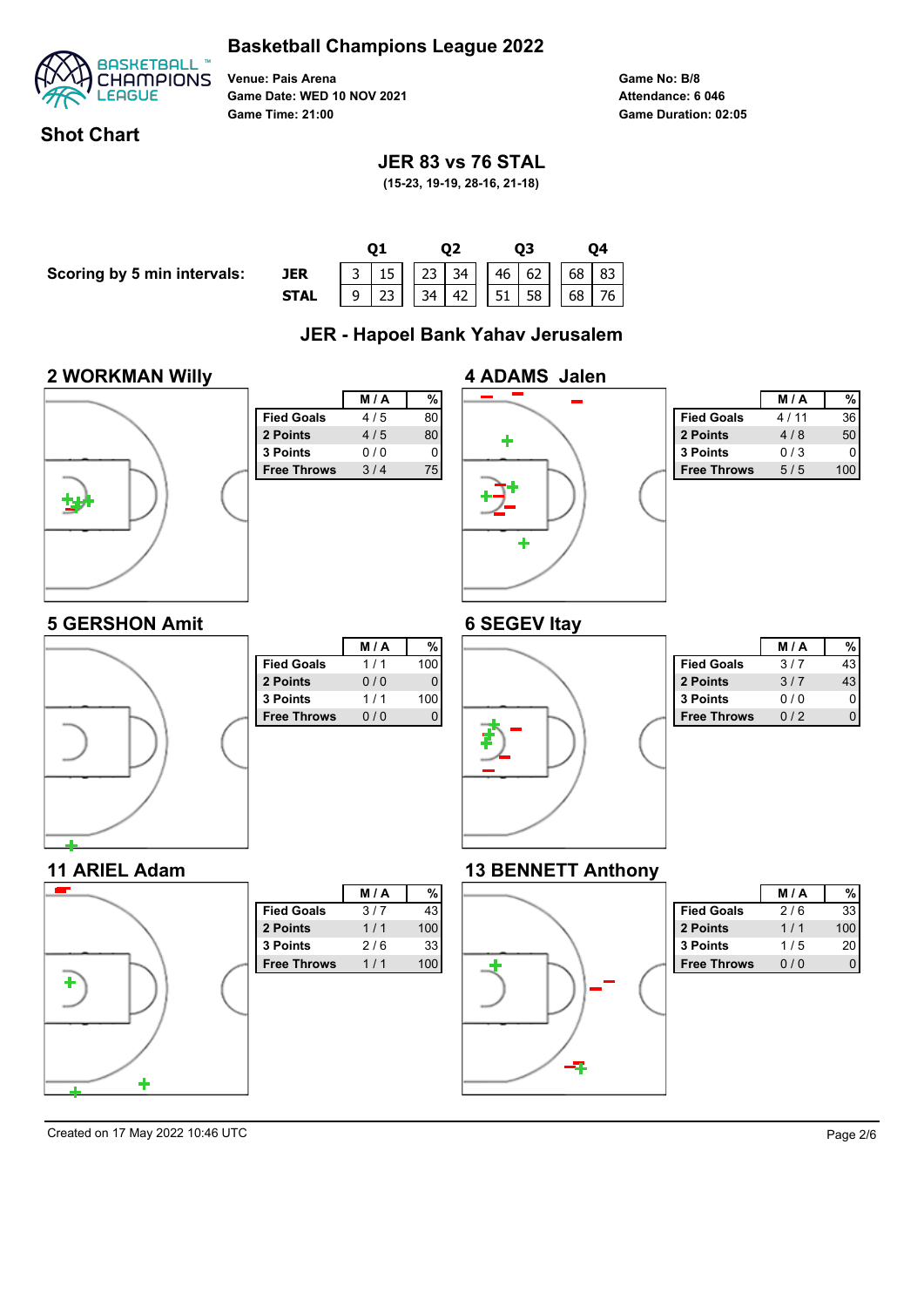

**Venue: Pais Arena Game Date: WED 10 NOV 2021 Game Time: 21:00**

**Game No: B/8 Game Duration: 02:05 Attendance: 6 046**

## **Shot Chart**

## **JER 83 vs 76 STAL**

**(15-23, 19-19, 28-16, 21-18)**

**Scoring by 5 min intervals:** 

|             |  |  | O2 |  | O3 |  |  |
|-------------|--|--|----|--|----|--|--|
| JER         |  |  |    |  |    |  |  |
| <b>STAL</b> |  |  |    |  |    |  |  |
|             |  |  |    |  |    |  |  |

# **JER - Hapoel Bank Yahav Jerusalem**

#### **22 GATES Kaiser**



|                    | <b>M/A</b> | %  |
|--------------------|------------|----|
| <b>Fied Goals</b>  | 3/5        | 60 |
| 2 Points           | 0/0        | 0  |
| 3 Points           | 3/5        | 60 |
| <b>Free Throws</b> | 0/0        |    |
|                    |            |    |
|                    |            |    |
|                    |            |    |
|                    |            |    |
|                    |            |    |
|                    |            |    |
|                    |            |    |



|                    | M / A |    |
|--------------------|-------|----|
| <b>Fied Goals</b>  | 3/11  | 27 |
| 2 Points           | 3/6   | 50 |
| <b>3 Points</b>    | 0/5   |    |
| <b>Free Throws</b> | 1/5   | 20 |

# **32 OBASOHAN Retin**

|   |                    | M/A  | $\frac{0}{6}$ |
|---|--------------------|------|---------------|
|   | <b>Fied Goals</b>  | 6/13 | 46            |
|   | 2 Points           | 4/5  | 80            |
|   | 3 Points           | 2/8  | 25            |
|   | <b>Free Throws</b> | 6/7  | 86            |
| Þ |                    |      |               |
|   |                    |      |               |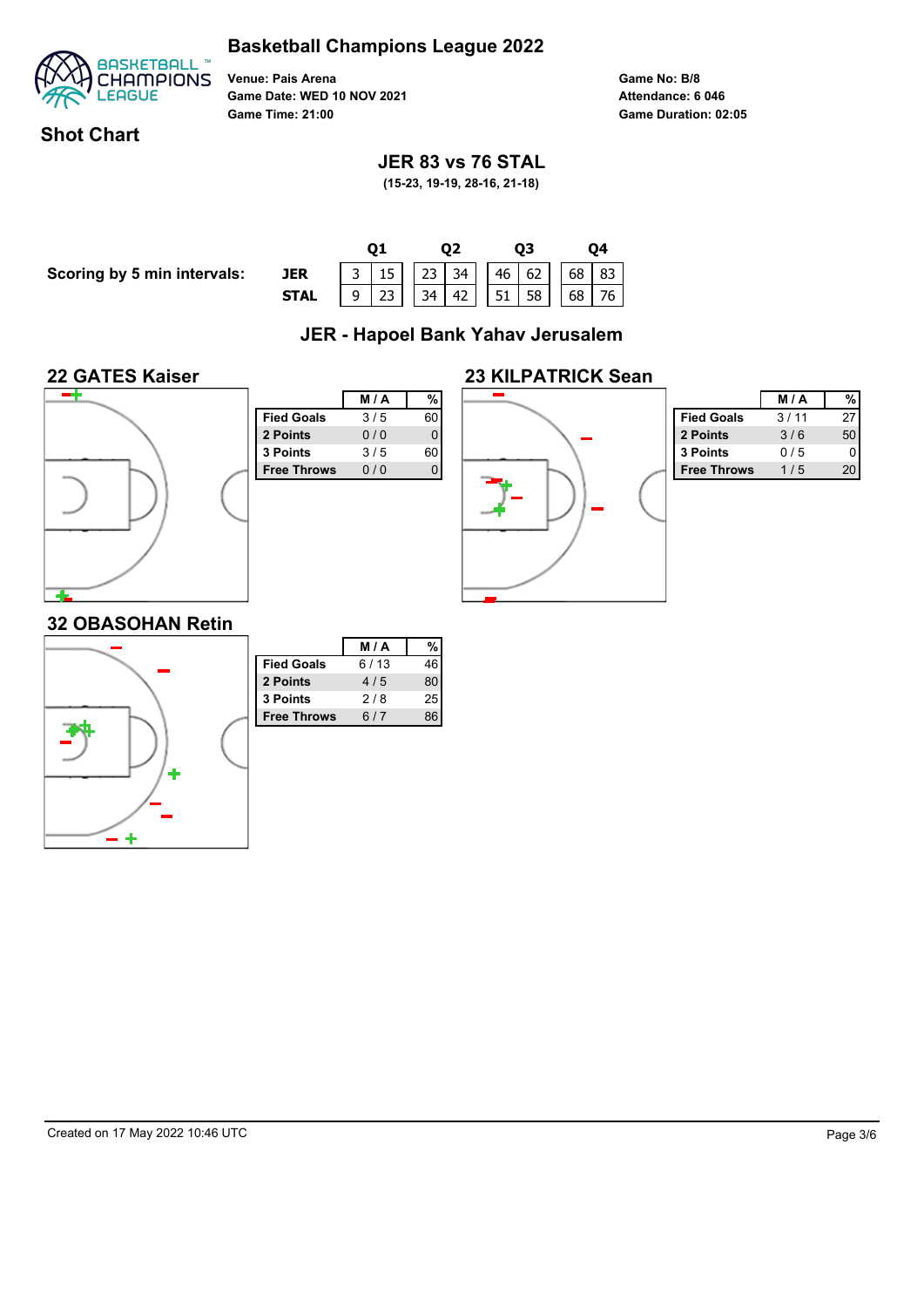

**Venue: Pais Arena Game Date: WED 10 NOV 2021 Game Time: 21:00**

**Game No: B/8 Game Duration: 02:05 Attendance: 6 046**

## **Shot Chart**

## **JER 83 vs 76 STAL**

**(15-23, 19-19, 28-16, 21-18)**

**Scoring by 5 min intervals:** 

|                                                                                                                                                           | 03 |  |  |      |
|-----------------------------------------------------------------------------------------------------------------------------------------------------------|----|--|--|------|
|                                                                                                                                                           |    |  |  | JER  |
|                                                                                                                                                           |    |  |  | STAL |
| $\begin{array}{ c c c c c c c c c c c } \hline 3 & 15 & 23 & 34 & 46 & 62 & 68 & 83 \\ \hline 9 & 23 & 34 & 42 & 51 & 58 & 68 & 76 \\ \hline \end{array}$ |    |  |  |      |

# **STAL - Arged BM Stal Ostrów Wielkopolski**

#### **0 FLORENCE James**



|                    | M/A | %  |
|--------------------|-----|----|
| <b>Fied Goals</b>  | 2/8 | 25 |
| 2 Points           | 0/2 | 0  |
| 3 Points           | 2/6 | 33 |
| <b>Free Throws</b> | 0/0 |    |
|                    |     |    |
|                    |     |    |
|                    |     |    |
|                    |     |    |
|                    |     |    |
|                    |     |    |

| <b>1 PALMER JR James</b> |  |
|--------------------------|--|
| ٠                        |  |

|                    | <b>M/A</b> |     |
|--------------------|------------|-----|
| <b>Fied Goals</b>  | 5/11       | 45  |
| 2 Points           | 2/6        | 33  |
| 3 Points           | 3/5        | 60  |
| <b>Free Throws</b> | 2/2        | 100 |

#### **3 SIMMONS Kobi**



÷

|                    | <b>M/A</b> | %   |
|--------------------|------------|-----|
| <b>Fied Goals</b>  | 4/8        | 50  |
| 2 Points           | 3/3        | 100 |
| 3 Points           | 1/5        | 20  |
| <b>Free Throws</b> | 2/2        | 100 |
|                    |            |     |
|                    |            |     |
|                    |            |     |
|                    |            |     |
|                    |            |     |

**Fied Goals**  $3/6$  50 **2 Points** 1/1 100 **3 Points** 2/5 40 **Free Throws** 2/3 67

**M / A %**

# ٠

|                    | M / A |    |
|--------------------|-------|----|
| <b>Fied Goals</b>  | 6/10  |    |
| 2 Points           | 2/5   |    |
| <b>3 Points</b>    | 4/5   | 80 |
| <b>Free Throws</b> | 5 / 5 |    |

#### **8 YOUNG Michael**



|                    | <b>M/A</b> |    |
|--------------------|------------|----|
| <b>Fied Goals</b>  | 2/8        | 25 |
| 2 Points           | 2/6        | 33 |
| 3 Points           | 012        |    |
| <b>Free Throws</b> | 4/6        |    |

Created on 17 May 2022 10:46 UTC Page 4/6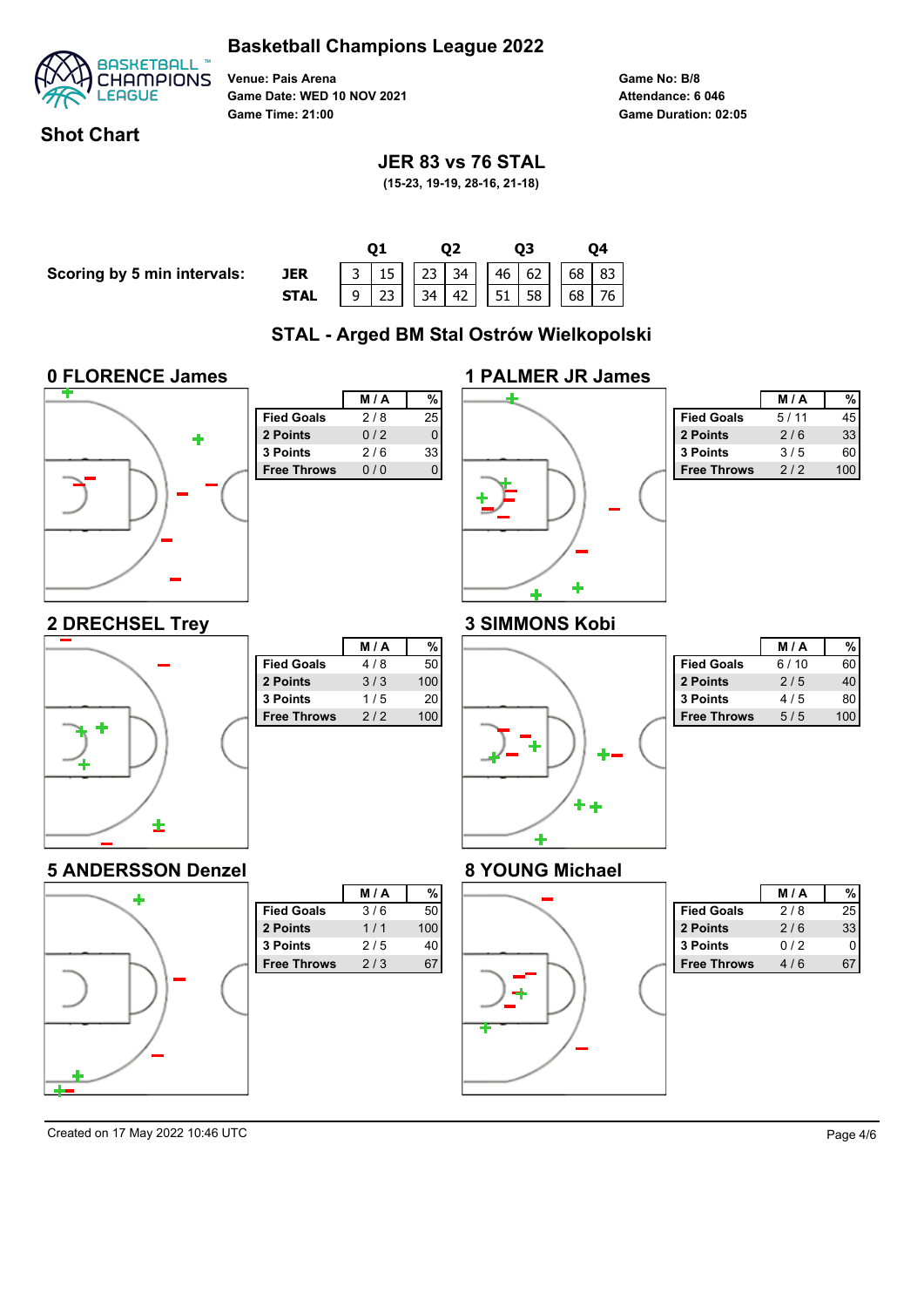

**Venue: Pais Arena Game Date: WED 10 NOV 2021 Game Time: 21:00**

**Game No: B/8 Game Duration: 02:05 Attendance: 6 046**

## **Shot Chart**

## **JER 83 vs 76 STAL**

**(15-23, 19-19, 28-16, 21-18)**

**Scoring by 5 min intervals:** 

|      |  |  | 92                                                                                                                                                    |  | DЗ |  |  |  |  |
|------|--|--|-------------------------------------------------------------------------------------------------------------------------------------------------------|--|----|--|--|--|--|
| JER  |  |  | $\begin{array}{ c c c c c c c c c } \hline 3 & 15 & 23 & 34 & 46 & 62 & 68 & 83 \\ \hline 9 & 23 & 34 & 42 & 51 & 58 & 68 & 76 \\ \hline \end{array}$ |  |    |  |  |  |  |
| STAL |  |  |                                                                                                                                                       |  |    |  |  |  |  |

# **STAL - Arged BM Stal Ostrów Wielkopolski**

#### **12 MOKROS Jaroslaw**



|                    | M/A | %   |  |
|--------------------|-----|-----|--|
| <b>Fied Goals</b>  | 1/3 | 33  |  |
| 2 Points           | 1/1 | 100 |  |
| 3 Points           | 0/2 | 0   |  |
| <b>Free Throws</b> | 3/6 | 50  |  |
|                    |     |     |  |
|                    |     |     |  |
|                    |     |     |  |
|                    |     |     |  |
|                    |     |     |  |
|                    |     |     |  |
|                    |     |     |  |



|                    | <b>M/A</b> |  |
|--------------------|------------|--|
| <b>Fied Goals</b>  | 0/2        |  |
| 2 Points           | 0/2        |  |
| <b>3 Points</b>    | 0 / 0      |  |
| <b>Free Throws</b> | 0 / 0      |  |